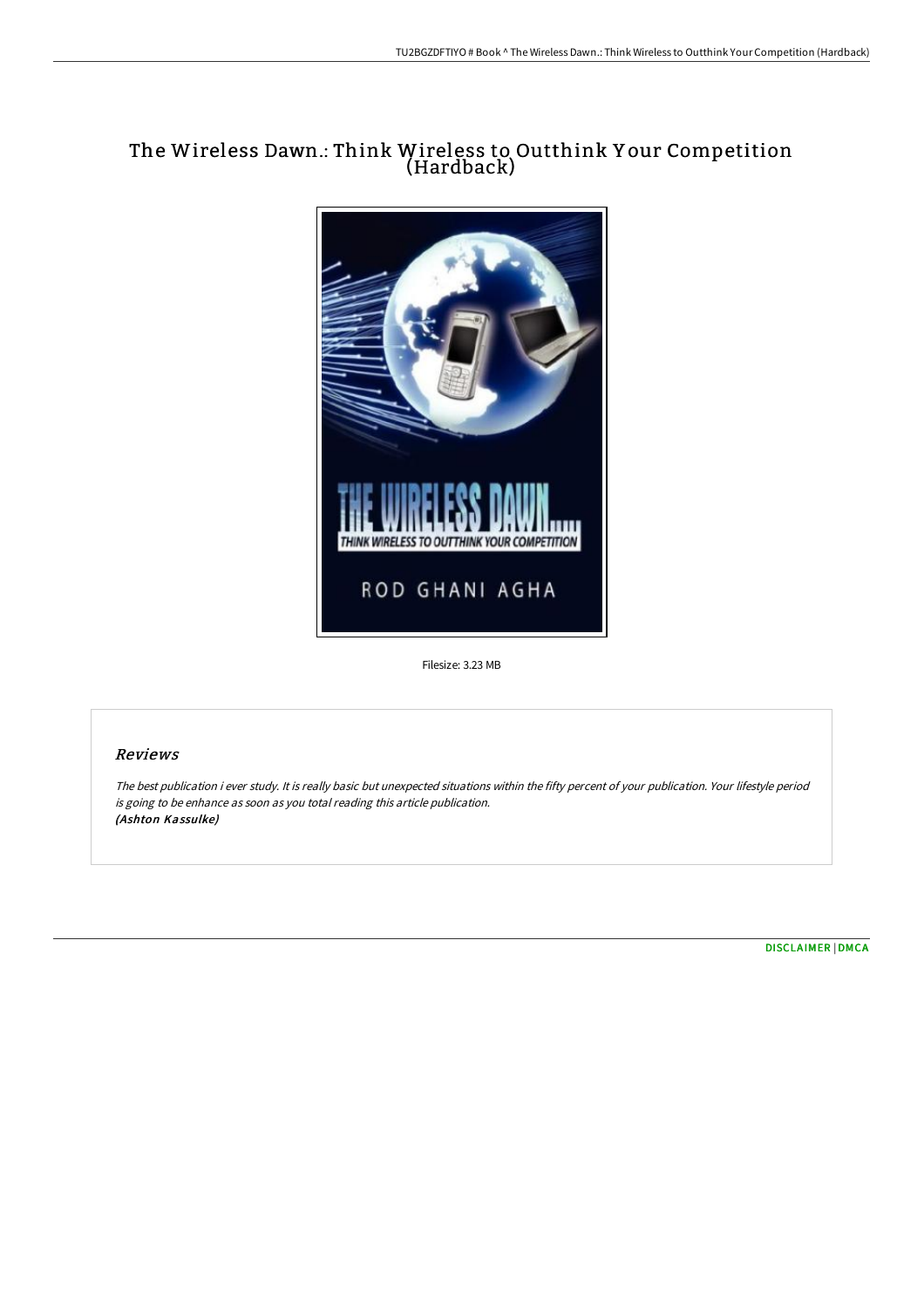#### THE WIRELESS DAWN.: THINK WIRELESS TO OUTTHINK YOUR COMPETITION (HARDBACK)



To save The Wireless Dawn.: Think Wireless to Outthink Your Competition (Hardback) eBook, you should refer to the hyperlink below and save the file or gain access to other information that are related to THE WIRELESS DAWN.: THINK WIRELESS TO OUTTHINK YOUR COMPETITION (HARDBACK) book.

AUTHORHOUSE, United States, 2008. Hardback. Condition: New. Language: English . Brand New Book \*\*\*\*\* Print on Demand \*\*\*\*\*. Leverage wireless technology to leapfrog your business into a brand new millennium Deploy and leverage mobile technology in your organization Increase your field efficiency with wireless technology . How unified messaging will play a key roll in your business processes . How the convergence between voice and data will benefit your bottom line. . What does Location Based Services mean to your business? How will you be communicating in 2012? Soon you will be able to own the dial tone and become the phone company. What dose Communications-Enabled Business Process (CEBP) mean How to escalate your customer calls without human intervention? Is WiMAX the next internet? Field Resource Management(c) (FRM) and mobile communications are the wave of the future. But the forces driving this emerging wireless trend will not passively wait for you and your company. Electronics, mobile communications, and data services are changing so rapidly these days that waiting even one year can leave your company floundering in a technological dark age. FRM(c) solution for your business is a must and it has to be done NOW. The FRM(c) solution will optimize field productivity and create an interactive customer experience. The question should not be a matter of should we implement an FRM(c) system? but How long can we afford to wait before it s too late? This tool shows you, the business executive, the possibilities of wireless technology and exposes you to new ways to free your business. It is your key to understanding why and how you need to embrace, adapt, and implement these mobile trends to better compete in today s global mark.

B Read The Wireless Dawn.: Think Wireless to Outthink Your [Competition](http://www.bookdirs.com/the-wireless-dawn-think-wireless-to-outthink-you-1.html) (Hardback) Online  $\blacksquare$ Download PDF The Wireless Dawn.: Think Wireless to Outthink Your [Competition](http://www.bookdirs.com/the-wireless-dawn-think-wireless-to-outthink-you-1.html) (Hardback)